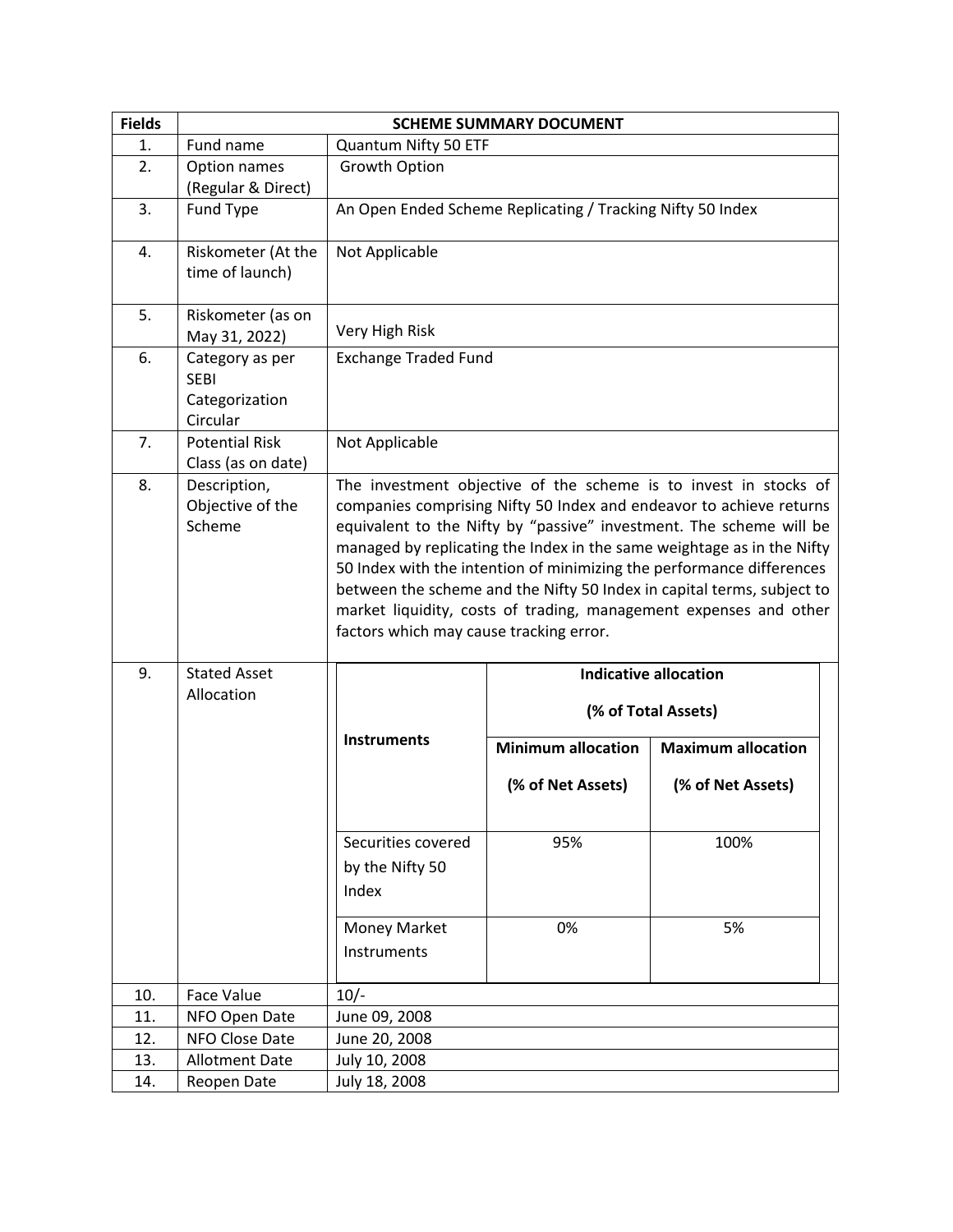| 15. | Maturity Date (For           | Not Applicable                                                |  |
|-----|------------------------------|---------------------------------------------------------------|--|
|     | Close ended                  |                                                               |  |
| 16. | Funds)<br>Benchmark (Tier I) | Nifty 50 - Total Return Index                                 |  |
|     |                              |                                                               |  |
| 17. | Benchmark (Tier 2)           | Not Applicable                                                |  |
| 18. | Fund Manager 1-              | Hitendra Parekh                                               |  |
|     | Name                         |                                                               |  |
| 19. | Fund Manager 1-              | Primary                                                       |  |
|     | Type (Primary/               |                                                               |  |
|     | Comanage/<br>Description)    |                                                               |  |
| 20. | Fund Manager 1-              | July 10, 2008                                                 |  |
|     | From Date                    |                                                               |  |
| 21. | <b>Actual Expense</b>        | $0.094\%$ % p.a                                               |  |
|     | (TER) as on May              |                                                               |  |
|     | 31, 2022                     |                                                               |  |
| 22. | Exit Load (if                | Nil                                                           |  |
|     | applicable)<br>Custodian     | Deutsche Bank A.G                                             |  |
| 23. |                              |                                                               |  |
| 24. | Auditor                      | M/s. S. R. Batliboi & Co. LLP                                 |  |
|     |                              |                                                               |  |
| 25. | Registrar                    | <b>KFIN Technologies Ltd</b>                                  |  |
| 26. | RTA Code (To be              | IFGR: Quantum Nifty 50 ETF                                    |  |
|     | phased out)                  |                                                               |  |
| 27. | <b>Listing Details</b>       | Listed on National Stock Exchange of India Limited            |  |
|     |                              | <b>BSE / NSE Code: QNIFTY</b>                                 |  |
|     |                              |                                                               |  |
| 28. | <b>ISINs</b>                 | INF082J01028 : Quantum Nifty 50 ETF                           |  |
| 29. | AMFI Codes (To be            | 108479 : Quantum Nifty 50 ETF                                 |  |
|     | phased out)                  |                                                               |  |
| 30  | <b>SEBI Codes</b>            | Data not available                                            |  |
|     |                              | <b>INVESTMENT AMOUNT DETAILS</b>                              |  |
| 31. | Minimum                      | Directly with Fund: In Creation Unit Size at NAV based Price. |  |
|     | Application                  | On the Exchange: Approx 1/10 <sup>th</sup> of Nifty 50 Index. |  |
|     | Amount                       |                                                               |  |
|     |                              |                                                               |  |
| 32. | Minimum                      | Not Applicable                                                |  |
|     | Application                  |                                                               |  |
|     | Amount<br>in                 |                                                               |  |
|     | multiples of Rs.             |                                                               |  |
| 33. | Minimum                      | Not Applicable                                                |  |
|     | <b>Additional Amount</b>     |                                                               |  |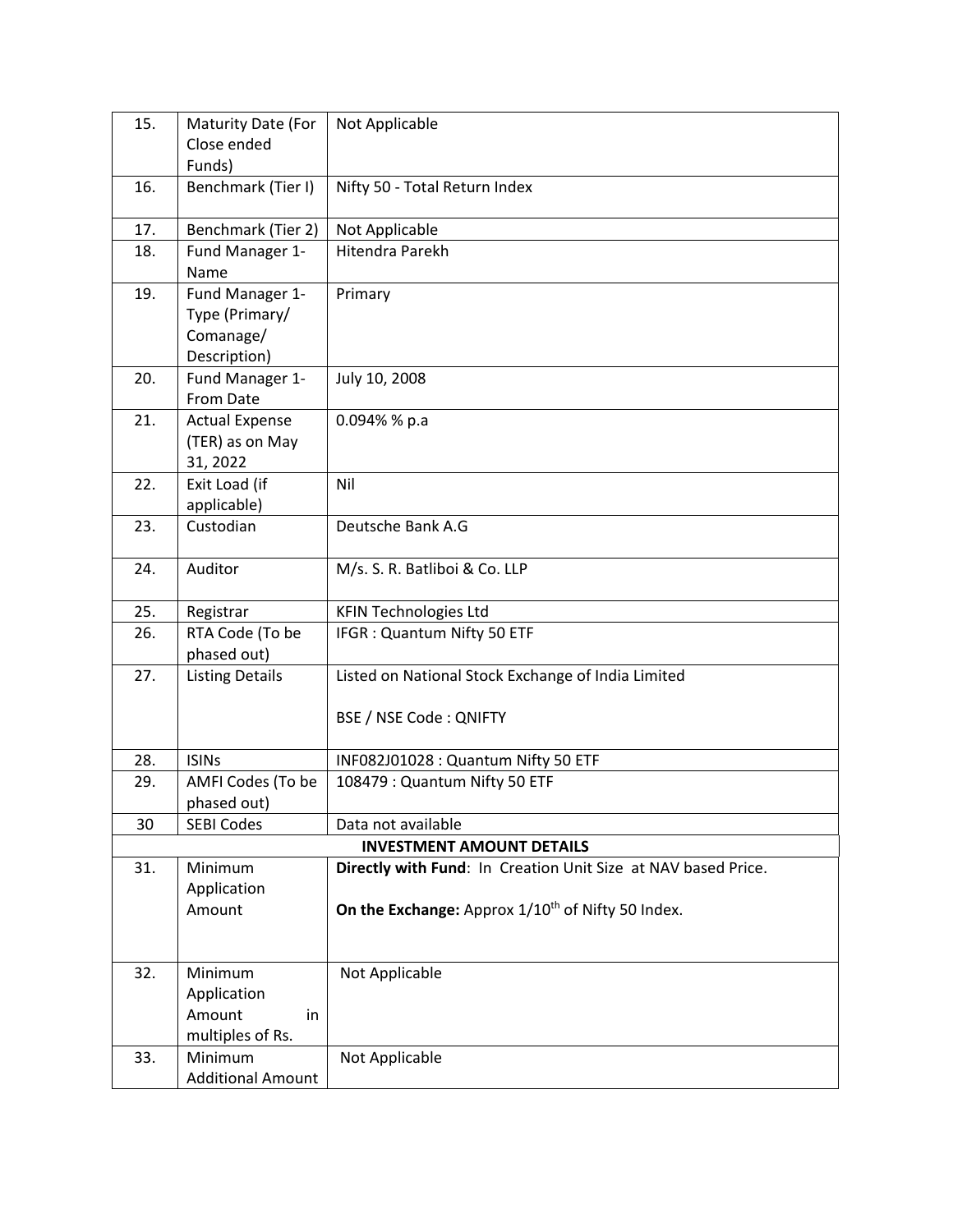| 34. | Minimum                         | Not Applicable                                                |
|-----|---------------------------------|---------------------------------------------------------------|
|     | <b>Additional Amount</b>        |                                                               |
|     | in multiples of Rs.             |                                                               |
| 35. | Minimum                         | Directly with Fund: In Creation Unit Size at NAV based Price. |
|     | Redemption                      |                                                               |
|     | Amount in Rs.                   | On the Exchange: Approx 1/10 <sup>th</sup> of Nifty 50 Index. |
| 36. | Minimum                         | Nil                                                           |
|     | Redemption                      |                                                               |
|     | <b>Amount in Units</b>          |                                                               |
| 37. | Minimum Balance                 | Nil                                                           |
|     | Amount<br>(                     |                                                               |
|     | Applicable)                     |                                                               |
| 38. | Minimum Balance                 | Nil                                                           |
|     | Amount in units (If             |                                                               |
|     | Applicable)                     |                                                               |
| 39. | Investment<br>Max               | Nil                                                           |
|     | Amount                          |                                                               |
| 40. | Switch<br>Minimum               | Not Applicable                                                |
| 41. | Amount                          |                                                               |
|     | Switch<br>Minimum<br>(<br>Units | Not Applicable                                                |
|     | Applicable)                     |                                                               |
| 42. | Multiple<br>Switch              | Not Applicable                                                |
|     | (if<br>Amount                   |                                                               |
|     | Applicable)                     |                                                               |
| 43. | Switch<br>Multiple              | Not Applicable                                                |
|     | Units<br>(if                    |                                                               |
|     | Applicable)                     |                                                               |
|     |                                 |                                                               |
| 44. | Switch<br>Max                   | Not Applicable                                                |
|     | Amount                          |                                                               |
| 45. | Max Switch Units                | Not Applicable                                                |
|     | (If Applicable)                 |                                                               |
|     |                                 |                                                               |
| 46. | <b>Swing Pricing</b>            | Not Applicable                                                |
|     |                                 |                                                               |
| 47  | Segregated                      | Not Applicable                                                |
|     | Portfolio (If                   |                                                               |
|     | Applicable)                     |                                                               |
| 48. |                                 | SIP/STP/ SWP DETAILS                                          |
| 49. | Frequency<br>Minimum amount     | Not Applicable<br>Not Applicable                              |
| 50. | In Multiple of                  | Not Applicable                                                |
| 51. | Minimum                         | Not Applicable                                                |
|     | Instalments                     |                                                               |